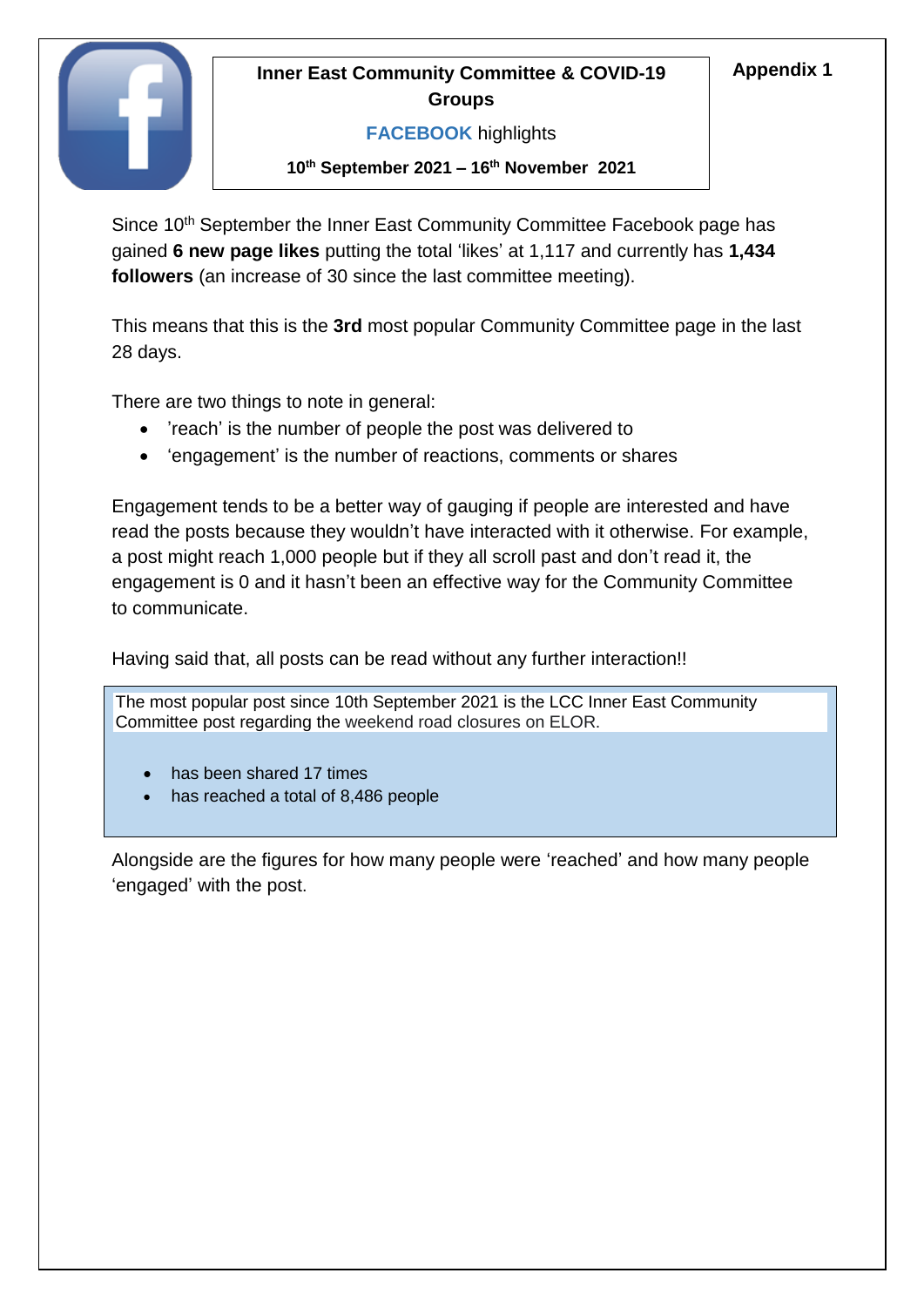#### **1st Place – Job Opportunities at Skelton Lake Services**

**525** people had this post delivered to them and it had **13** post clicks, with **8** reactions, comments and shares.

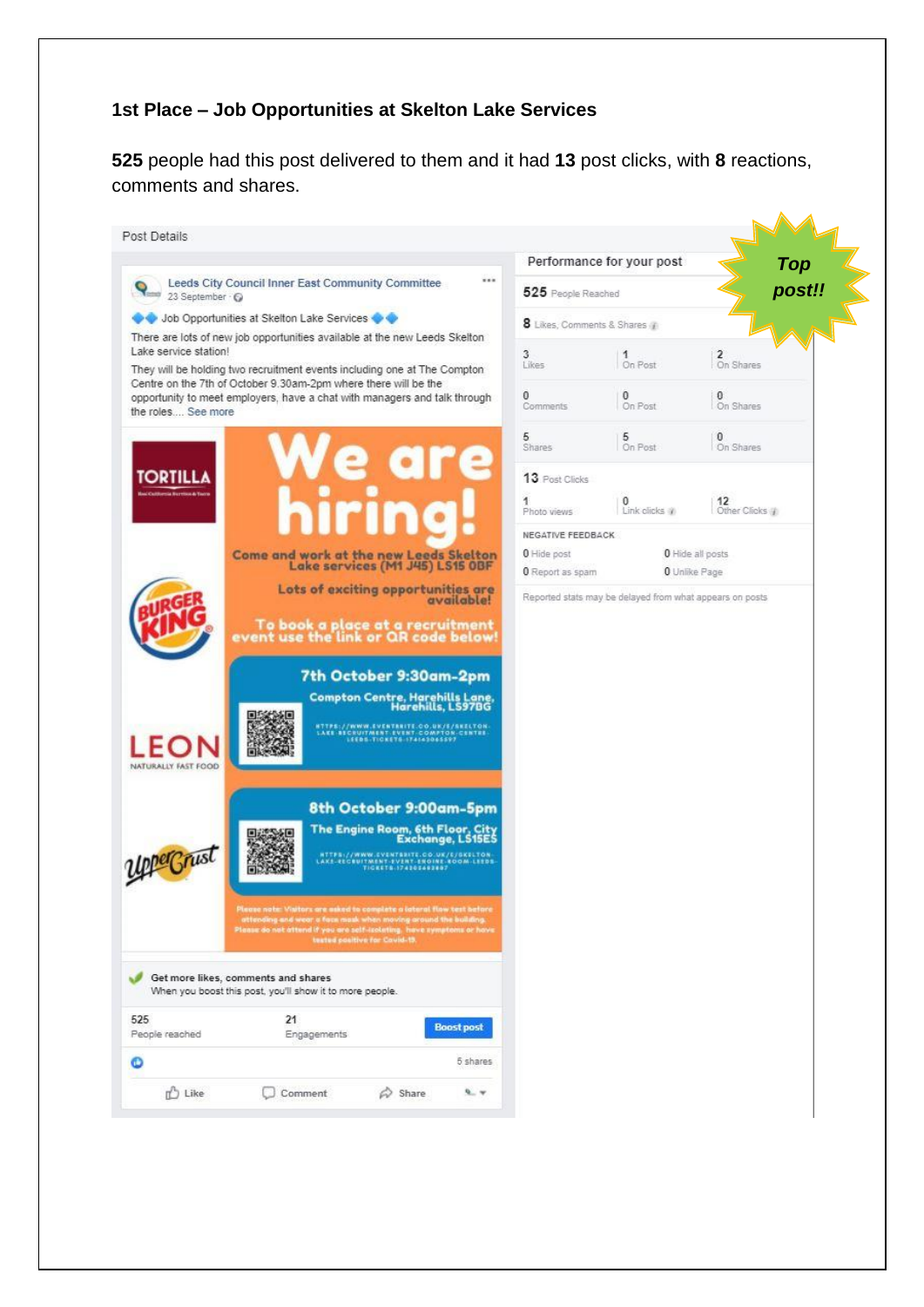## **2 nd Place – COVID-19 Vaccine Drop In**

**393** people had this post delivered, with **1** post clicks with **2** reactions, comments & shares.

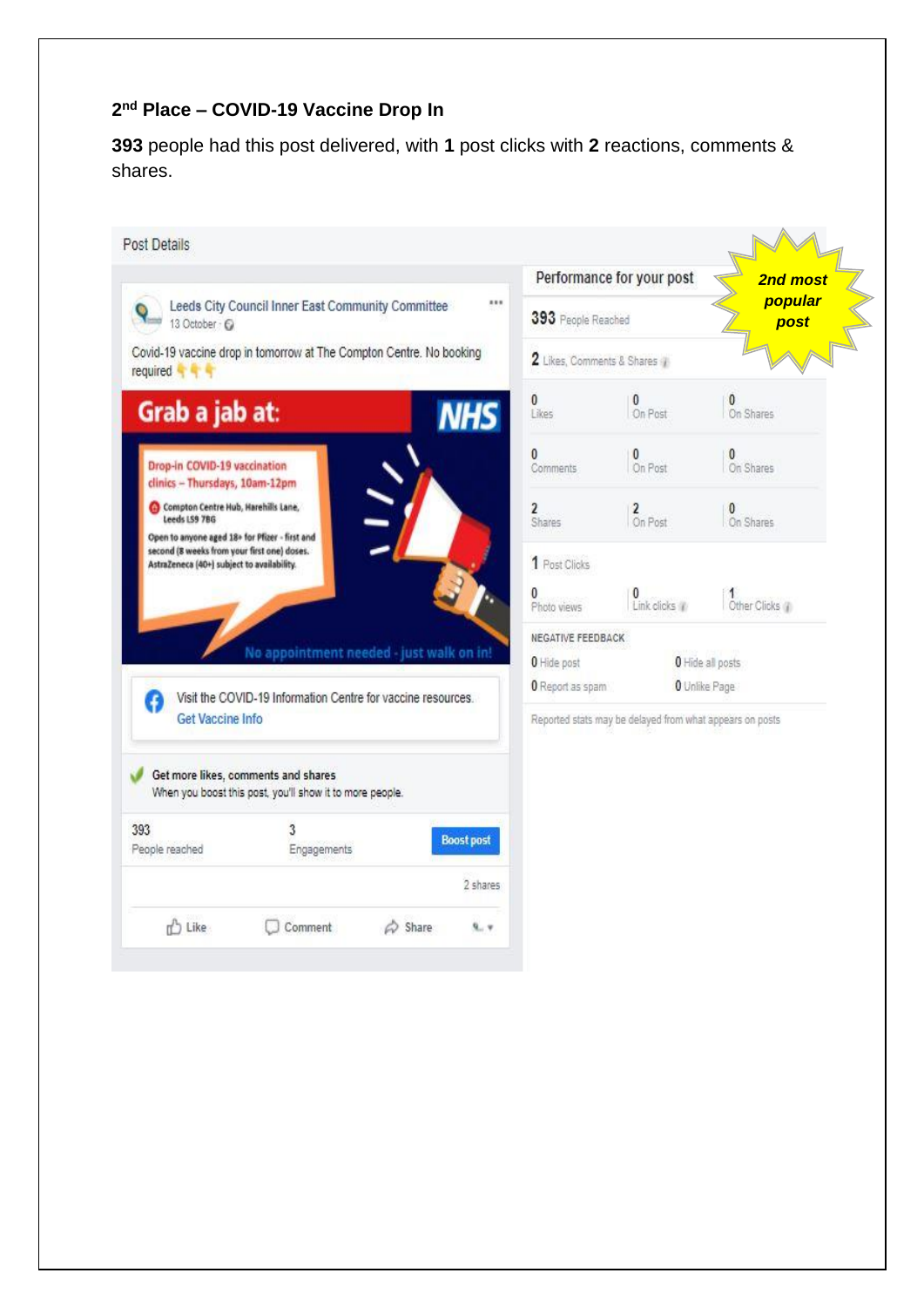#### **3 rd Place – Halloween and Bonfire Night Activities in Inner East**

**276** people had this post delivered to them. There were **18** post clicks and **4** reactions, comments and shares.